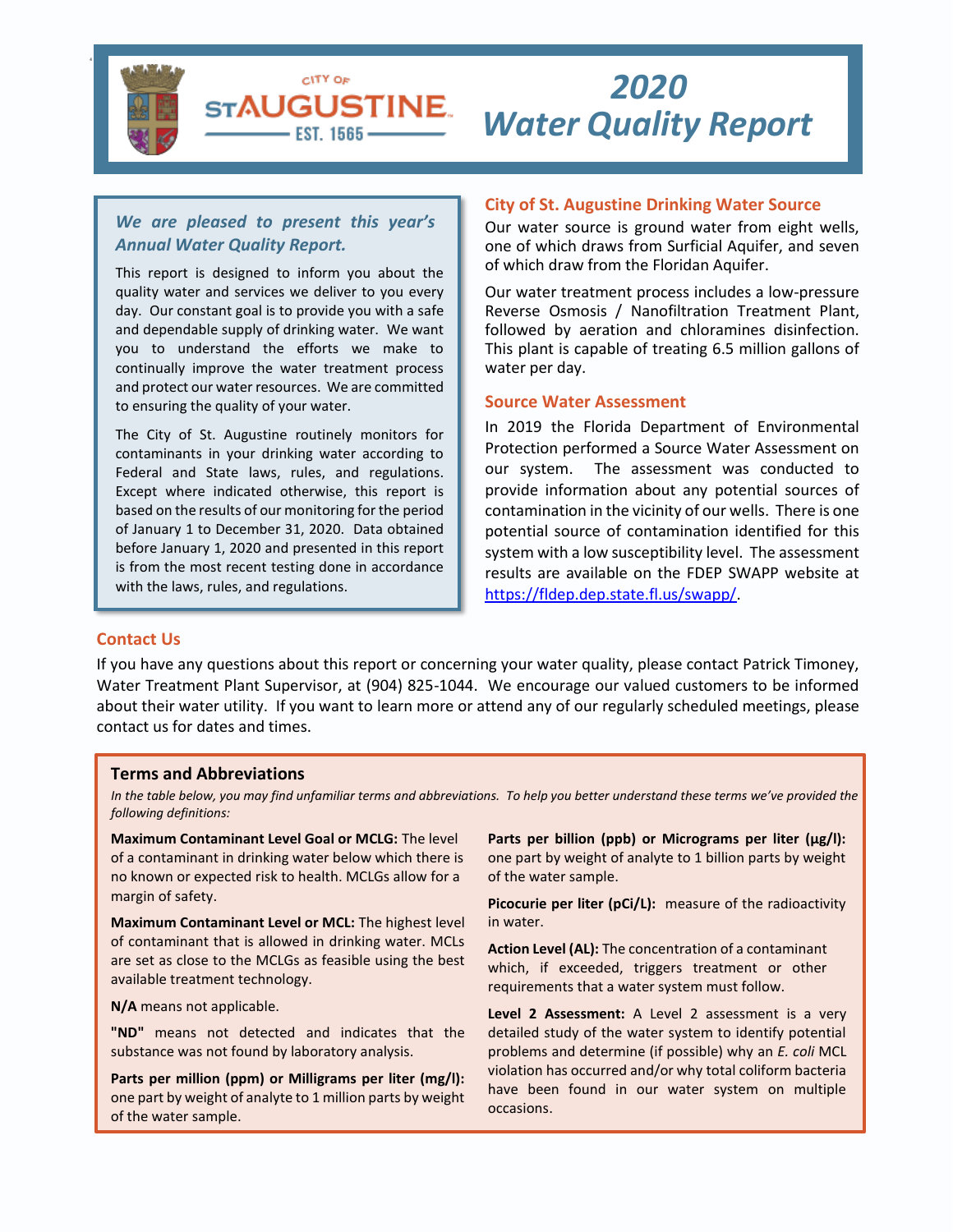# **CONTAMINANTS TABLE**

### **Radioactive Contaminants**

| <b>Contaminant and Unit of</b><br><b>Measure</b> | Dates of<br><b>Sampling</b><br>(Mo/Yr) | <b>MCL</b><br><b>Violation</b><br>Y/N | Level<br><b>Detected</b> | Range of<br><b>Results</b> | <b>MCLG</b> | <b>MCL</b> | <b>Likely Source of Contamination</b> |
|--------------------------------------------------|----------------------------------------|---------------------------------------|--------------------------|----------------------------|-------------|------------|---------------------------------------|
| Radium 226 + 228 or<br>combined radium (pCi/L)   | 12/2017                                | No                                    | 0.7                      | N/A                        |             |            | Erosion of natural deposits           |

#### **Inorganic Contaminants**

| <b>Contaminant and Unit of</b><br><b>Measure</b> | Dates of<br><b>Sampling</b><br>(Mo/Yr) | <b>MCL</b><br><b>Violation</b><br>Y/N | <b>Level</b><br><b>Detected</b> | Range<br>0f<br><b>Results</b> | <b>MCLG</b> | <b>MCL</b> | <b>Likely Source of Contamination</b>                                                                                                                                            |
|--------------------------------------------------|----------------------------------------|---------------------------------------|---------------------------------|-------------------------------|-------------|------------|----------------------------------------------------------------------------------------------------------------------------------------------------------------------------------|
| Barium (ppm)                                     | 9/2020                                 | No                                    | 0.0128                          | 0.0128                        |             |            | Discharge of drilling wastes; discharge from<br>metal refineries; erosion of natural deposits                                                                                    |
| Fluoride (ppm)                                   | 9/2020                                 | No.                                   | 0.63                            | 0.63                          | 4           | 4          | Erosion of natural deposits; Discharge from<br>fertilizer and aluminum factories; Water<br>additive that promotes strong teeth when at<br>optimum levels between 0.7 and 1.3 ppm |
| Sodium (ppm)                                     | 9/2020                                 | No.                                   | 40.1                            | 40.1                          | N/A         | 160        | Salt water intrusion; leaching from soil                                                                                                                                         |

## **Stage 2 Disinfectants and Disinfection Byproducts**

| <b>Contaminant and Unit of</b><br><b>Measure</b> | Dates of<br><b>Sampling</b><br>(Mo/Yr) | <b>MCL</b><br><b>Violation</b><br>Y/N | <b>Level</b><br><b>Detected</b> | Range of<br><b>Results</b> | <b>MCLG</b> | <b>MCL</b> | <b>Likely Source of Contamination</b>        |
|--------------------------------------------------|----------------------------------------|---------------------------------------|---------------------------------|----------------------------|-------------|------------|----------------------------------------------|
| Haloacetic Acids (HAA5)<br>(ppb)                 | 06/2020,<br>10/2020                    | No                                    | 6.3                             | $5.5 - 6.3$                | N/A         | 60         | By-product of drinking water<br>disinfection |
| <b>Total Trihalomethanes</b><br>(TTHM)(ppb)      | 06/2020,<br>10/2020                    | No                                    | 18.6                            | $15.5 -$<br>18.6           | N/A         | 80         | By-product of drinking water<br>disinfection |

# **Lead and Copper (Tap Water)**

| <b>Contaminant and Unit of</b><br>Measure | Dates of<br><b>Sampling</b><br>(Mo/Yr) | AL<br><b>Exceeded</b><br>(Y/N) | 90th<br><b>Percentile</b><br><b>Result</b> | No. of<br><b>Sampling</b><br><b>Sites</b><br>exceeded<br>the AL | <b>MCLG</b> | <b>AL</b><br>(Action<br>Level) | <b>Likely Source of Contamination</b>                                                                 |
|-------------------------------------------|----------------------------------------|--------------------------------|--------------------------------------------|-----------------------------------------------------------------|-------------|--------------------------------|-------------------------------------------------------------------------------------------------------|
| Copper (tap water) (ppm)                  | 06/2019                                | No                             | 0.26                                       | 0                                                               | 1.3         | 1.3                            | Corrosion of household plumbing;<br>erosion of natural deposits; leaching<br>from wood preservatives. |
| Lead (tap water) (ppb)                    | 06/2019                                | No                             | 1.4                                        | 0                                                               | $\Omega$    | 15                             | Corrosion of household plumbing<br>systems; erosion of natural deposits                               |

### **Important Information**

The sources of drinking water (both tap water & bottled water) include rivers, lakes, streams, ponds, reservoirs, springs, and wells. As water travels over the surface of the land or through the ground, it dissolves naturally occurring minerals and, in some cases, radioactive material, and can pick up substances resulting from the presence of animals or from human activity.

Contaminants that may be present in source water include:

- (A) Microbial contaminants, such as viruses & bacteria, which may come from sewage treatment plants, septic systems, agricultural livestock operations, and wildlife.
- (B) Inorganic contaminants, such as salts & metals, which can be naturally-occurring or result from urban storm water runoff, industrial or domestic wastewater discharges, oil and gas production, mining, or farming.